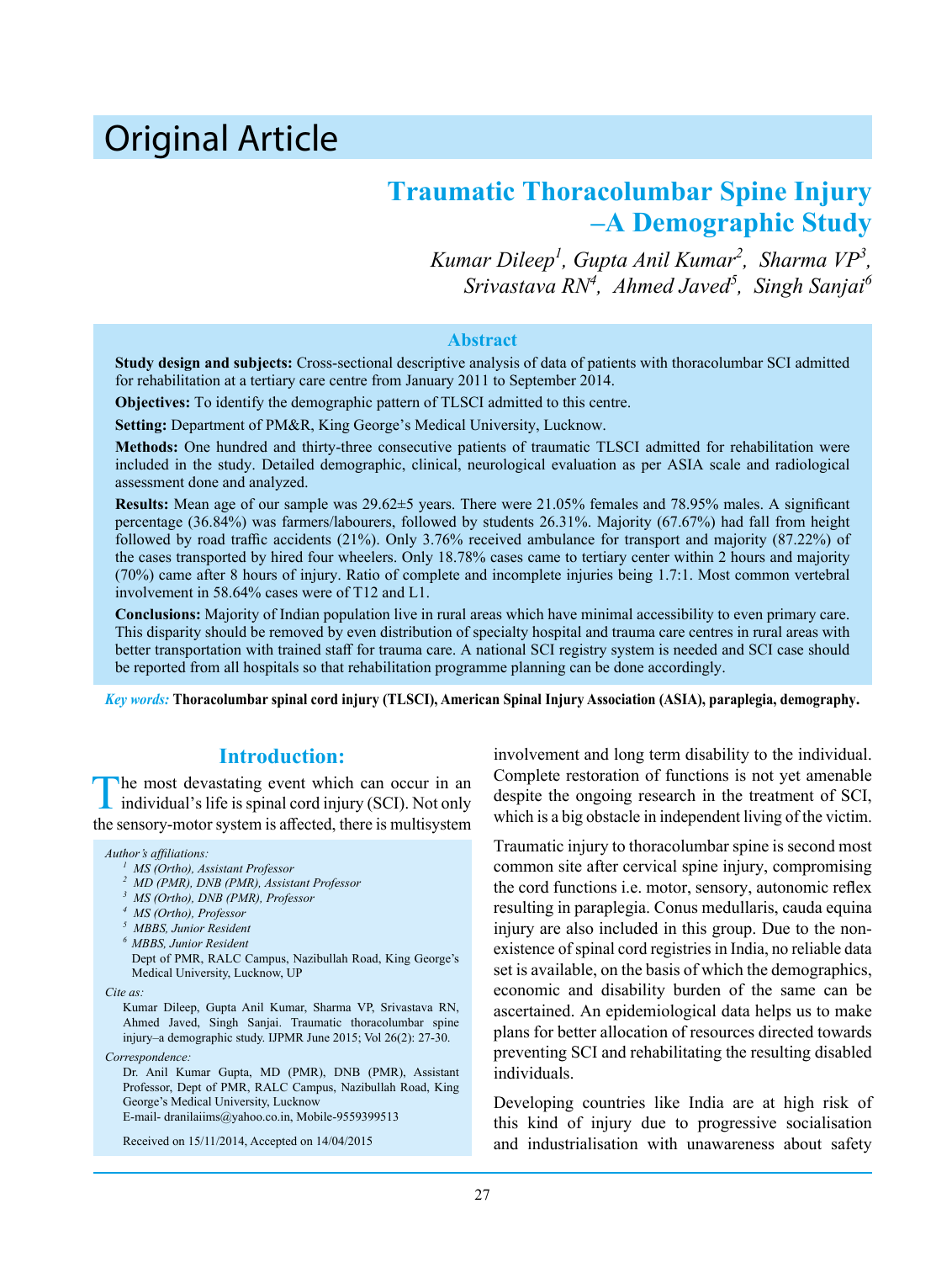programme. This is a hospital based study from a single tertiary care rehabilitation centre in Northern India.

## **Materials and Methods:**

One hundred and thirty-three consecutive patients of traumatic thoracolumbar SCI admitted for rehabilitation to the department of PM&R, King George's Medical University, Lucknow, from January 2011 to mid September 2014 were included in the study. Detailed clinical, neurological evaluation as per American Spinal injury Association Classification (ASIA) and radiological assessment done including identification of mechanism of injury, mode of ambulation and delay in transport. This is a cross-sectional descriptive study, data analysis was done in October 2014 and results were compiled and analysed.

#### **Results:**

Mean age of the sample was  $29.62 \pm 5$  years, a significant number 55 (41.35%) were from the age group of 16 to 25 years (Table 1). There were 21.05% females and 78.95% males, with a male to female ratio of 3.75:1. A significant number 49 (36.84%) were farmers and labourers, followed by students 35 (26.31%) (Table 2). Average monthly income of the sample was Rs. 7000 approximately (Table 2). Nineteen i.e. 14.29% were illiterate and majority 63 (47.37%) were educated in between 6th to 10th standard. Taking into account educational status, income and job profile of each individual, we attempted to find out the socio-economic strata of the sample through Kuppuswamy score. Majority of the sample belonged to the lower socio-economic group, thus after SCI drastic deterioration in economy of the family occurs. Majority 90 (67.67%) had fall from height followed by road traffic accidents in 28 (21%) as the cause of injury. About 6% cases had fall of weight on back and 3 cases were developed after gunshot (Table 3). Only 5 (3.76%) received ambulance for transport and

|  |  |  | Table 1: Age and Sexwise Distribution of Cases |  |  |
|--|--|--|------------------------------------------------|--|--|
|--|--|--|------------------------------------------------|--|--|

| Age group<br>(years) | <b>Male</b>        | Female            | No of<br>cases | Percentage<br>(%) |
|----------------------|--------------------|-------------------|----------------|-------------------|
| $6 - 15$             | 3                  | $\overline{2}$    | 5              | 3.76              |
| $16 - 25$            | 43                 | 12                | 55             | 41.35             |
| $26 - 35$            | 22                 | 9                 | 31             | 23.31             |
| $36 - 45$            | 25                 |                   | 29             | 21.80             |
| $46 - 55$            | 8                  |                   | 8              | 6.02              |
| $55 - 65$            |                    |                   | 5              | 3.76              |
| Total                | 105<br>$(78.95\%)$ | 28<br>$(21.05\%)$ | 133            | 100               |

majority 116 (87.22%) of the cases transported by hired four wheelers. Only 25 (18.78%) cases came to tertiary centre within 2 hours and majority 93 (70%) came after 8 hours of injury (Table 3). Most of the injured presented with neurologically complete picture ie, 84 (63.16%). Ratio of complete and incomplete injuries was 1.7:1 at the time of presentation at the tertiary care centre. Most common vertebral involvement in 78 (58.64%) cases was of T12 and L1 (Table 4).

### **Discussion:**

In contrast to developed countries where RTA are the main cause of  $SCI<sup>1-5</sup>$ , fall from height is the main culprit of SCI in India (Singh et al<sup>6</sup>). Fall from roof and wall is the leading cause due to lack of fencing on roof, no guarding of staircases and sleeping on unprotected roof. In rural areas fall from tree is another important cause of this catastrophic event. In this study, RTA is the second most common cause with an increasing trend after fall from height. Uncontrolled motorisation, socioe-conomic growth and increased traffic load with industrialisation have made injuries as major public health problem in India.

|            | <b>Characteristics</b>     | No of<br>cases | Percentage<br>(%) |
|------------|----------------------------|----------------|-------------------|
|            | Illiterate                 | 19             | 14.29             |
|            | Up to 5th standard         | 16             | 12.03             |
| Education  | 6th to 10th standard<br>63 |                | 47.37             |
|            | 11-12th standard           | 17             | 12.78             |
|            | $>12$ th standard          | 18             | 13.53             |
|            | Labourer                   | 22             | 16.54             |
|            | Farmer                     | 27             | 20.30             |
|            | Student                    | 35             | 26.31             |
|            | Housewife                  | 12             | 9.02              |
|            | Government job             | 5              | 3.76              |
| Occupation | Lineman                    | 5              | 3.76              |
|            | <b>Business</b>            | 6              | 4.51              |
|            | Private job                | 5              | 3.76              |
|            | Driver                     | $\overline{4}$ | 3.01              |
|            | Others                     | 12             | 9.03              |
| Family     | $<$ Rs.5,000               | 69             | 51.88             |
|            | 5,001-10,000               | 46             | 34.59             |
| income $/$ | 10,001-20,000              | 12             | 9.02              |
| month      | 20,001-50,000              | 6              | 4.51              |
|            | > 50,000                   | $\overline{0}$ | $\theta$          |

#### **Table 2:** *Distribution of Cases according to Education, Occupation, and Family Income*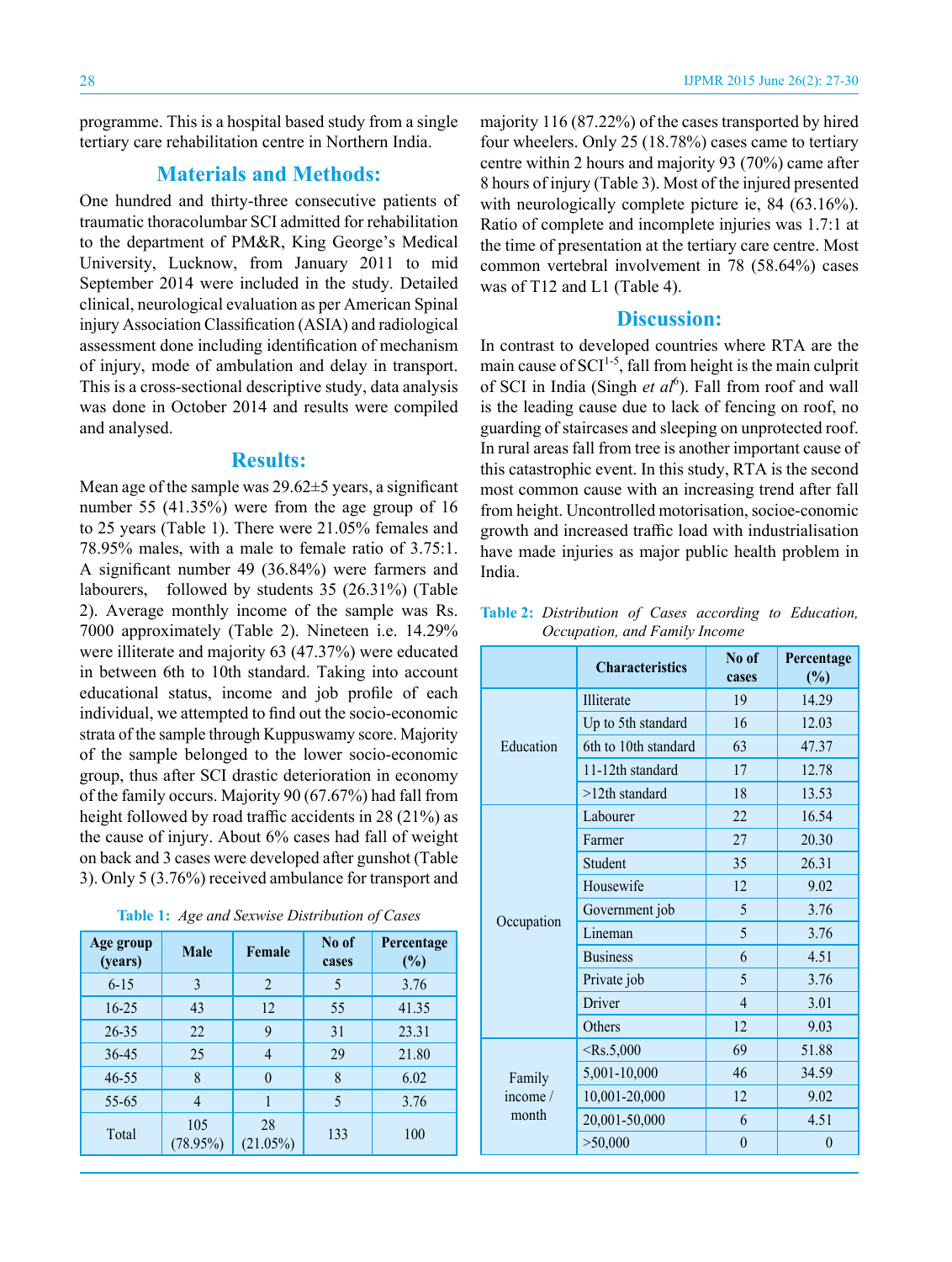| <b>Characteristics</b> |                                              |                                        | No of cases    | Percentage (%) |
|------------------------|----------------------------------------------|----------------------------------------|----------------|----------------|
|                        | I. Road traffic accident                     |                                        | 28             | 21.05          |
| Mechanism<br>of trauma | II. Fall from height                         | o Fall from tree                       | 25             | 18.80          |
|                        |                                              | o Fall from roof/wall                  | 53             | 39.85          |
|                        |                                              | o Fall from stairs                     | 3              | 2.25           |
|                        |                                              | o Fall on ground                       | $\overline{4}$ | 3.01           |
|                        |                                              | o Fall from height after electric sock | 5              | 3.76           |
|                        | III. Fall of heavy weight                    |                                        | 8              | 6.02           |
|                        | <b>IV.</b> Assault                           | o Fire arm injury                      | $\overline{3}$ | 2.25           |
|                        |                                              | o Beaten with stick                    | 1              | 0.76           |
|                        | V. Miscellaneous (Machinery, Train accident) |                                        | $\overline{3}$ | 2.25           |
| Mode of<br>ambulation  | Ambulance                                    |                                        | 5              | 3.76           |
|                        | Tricycle                                     |                                        | $\overline{3}$ | 2.25           |
|                        | Two-wheeler                                  |                                        | $\overline{4}$ | 3.01           |
|                        | Three-wheeler                                |                                        | 5              | 3.76           |
|                        | Four-wheeler                                 | 116                                    | 87.22          |                |
| Delay in<br>transport  | $<$ 2 hours                                  | 25                                     | 18.80          |                |
|                        | 2-8 hours                                    | 15                                     | 11.28          |                |
|                        | 9-12 hours                                   | 34                                     | 25.56          |                |
|                        | 13-24 hours                                  | 39                                     | 29.32          |                |
|                        | $> 24$ hours                                 |                                        | 20             | 15.04          |

**Table 3:** *Mechanism of Trauma, Mode of Transport, and Delay in Ambulation*

Agrawal *et al*<sup>7</sup> reported a sex ratio of 3.6:1 and Li *et al*8 documented a sex ratio of 3.1:1 which is similar to our study, in contrast of some studies which show large male and female ratio. Most common age group in our study was 16-25 years. The age distribution of patients is comparable with studies $9-12$  from other parts of the world.

The"108" ambulance facilities have definitely improved the transportation but because of lack of awareness, trained paramedical staff, SCI evacuation equipment in the form of spinal board, collar, straps etc, this has failed to do any good to the injured and secondary injury to the cord is much common. Only 5 cases (3.76%) were transported by ambulance to specialised centre in our study which is very low and needs to be improved. None of the injured in this study received the primary management as per SCI protocols, also seen in studies of Solagberu *et al*<sup>13</sup> and Nguyen *et al*14.

Neurologically complete injuries (ASIA A) were the most common in this study, as against the higher percentage of incomplete injuries in the developed world<sup>15,16</sup>. Only 18.8% cases reached the tertiary centre in <2 hours while majority (69.9%) cases reached with a delay of >8 hours.

|                       | <b>Characteristics</b> | No of<br>cases | Percentage<br>$(\%)$ |
|-----------------------|------------------------|----------------|----------------------|
|                       | T <sub>2</sub>         | $\mathbf{1}$   | 0.76                 |
|                       | T <sub>3</sub>         | $\overline{2}$ | 1.50                 |
|                       | T <sub>4</sub>         | $\overline{4}$ | 3.01                 |
|                       | T <sub>5</sub>         | $\mathfrak{Z}$ | 2.25                 |
|                       | T <sub>6</sub>         | 5              | 3.76                 |
|                       | T7                     | $\overline{3}$ | 2.25                 |
| Vertebral             | T <sub>8</sub>         | 8              | 6.02                 |
| level                 | T <sub>9</sub>         | 6              | 4.51                 |
|                       | T10                    | $\overline{4}$ | 3.01                 |
|                       | <b>T11</b>             | 11             | 8.27                 |
|                       | T <sub>12</sub>        | 34             | 25.56                |
|                       | L1                     | 44             | 33.08                |
|                       | L2                     | $\overline{4}$ | 3.01                 |
|                       | L <sub>3</sub>         | $\overline{4}$ | 3.01                 |
| Neurological<br>level | $\mathbf{A}$           | 84             | 63.16                |
|                       | $\, {\bf B}$           | 21             | 15.80                |
|                       | $\mathcal{C}$          | 17             | 12.78                |
|                       | D                      | 10             | 7.51                 |
|                       | $\mathbf E$            | $\mathbf{1}$   | 0.75                 |

**Table 4:** *Distribution of Cases according to Vertebral Level*